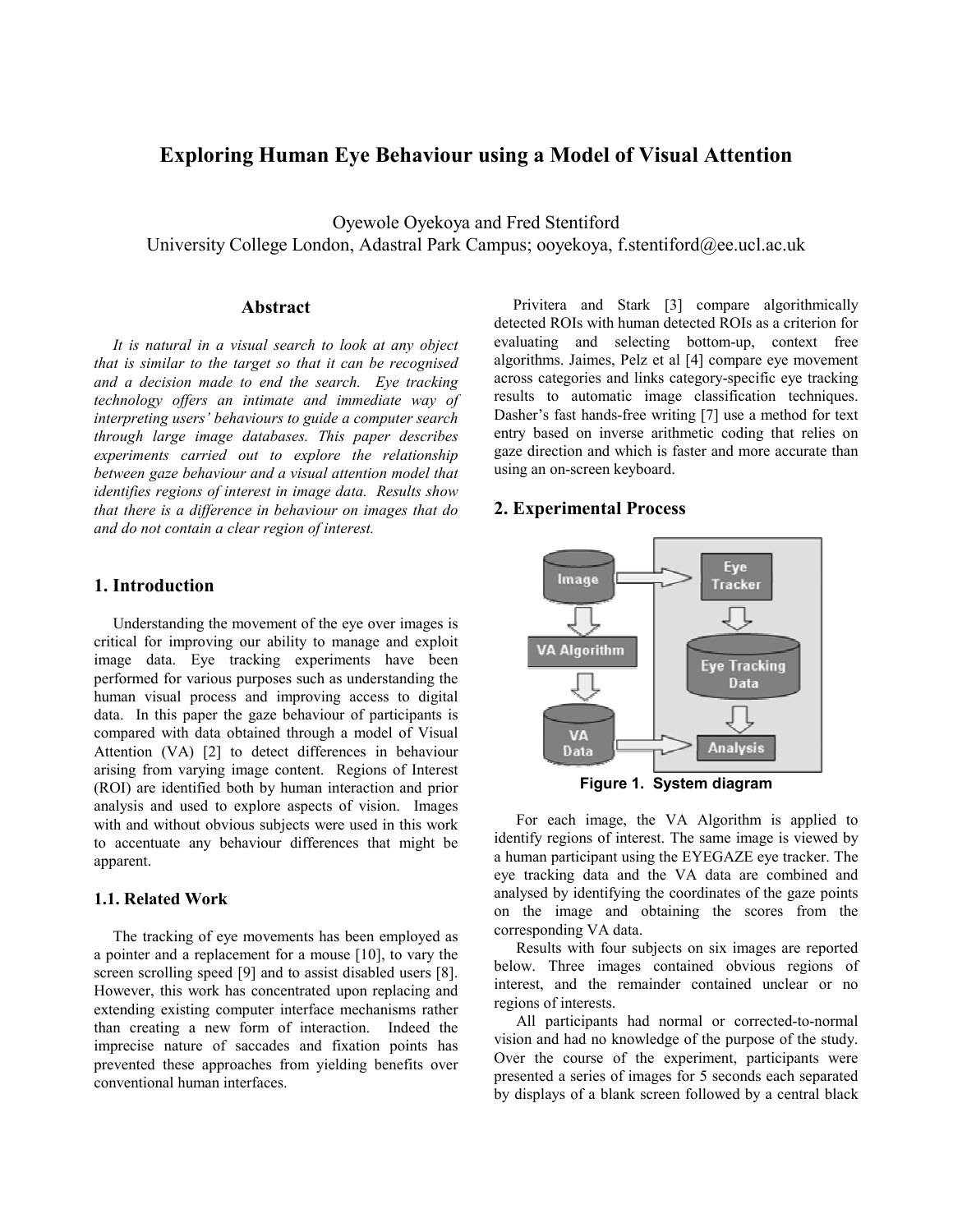dot on a white background (Figure 2). These images were displayed on a 15" LCD Flat Panel Monitor at a resolution of 1024x768 pixels. All participants were encouraged to minimise head movement and were asked to focus on the dot before each image was loaded.



**Figure 2. Display Sequence** 

The eye tracker allows for head movement of up to 1.5 inches (3.8cm) and uses the pupil centre corneal reflection method to determine gaze direction. Calibration is needed to measure the properties of each subject's eye before the start of each experimental run. The processing of information from the eye tracker is done on a 128MB Intel Pentium 3 system with a video frame grabber board.

#### **2. Visual Attention Model**

The model used in this work [2] assigns high values of visual attention to pixels when neighbouring pixel configurations do not match identical positional arrangements in other randomly selected neighbourhoods in the image. This means that textures and other features that are common in an image will tend to suppress attention values in their neighbourhood.

Let a set of measurements **a** correspond to a location

 **where**  $**a** = (a<sub>1</sub>, a<sub>2</sub>, a<sub>3</sub>)$ 

Define a function **F** such that  $\mathbf{a} = \mathbf{F}(\mathbf{x})$ . Consider a neighbourhood N of **x** where

 $\{x' \in N \text{ iff } |x_i - x'_i| \le \varepsilon_i \; \forall \; i\}$ 

Select a set of m random points  $S_x$  in N where

$$
S_{x} = \{x'_{1}, x'_{2}, x'_{3}, ..., x'_{m}\}.
$$

Select another location **y**.

Define the set 
$$
S_y = \{y'_1, y'_2, y'_3, ..., y'_m\}
$$
 where  $x - x'_i = y - y'_i$ .

The neighbourhood of **x** is said to match that of **y** if  $|F_i(\mathbf{x}) - F_i(\mathbf{y})| < \delta_i$  and  $|F_i(\mathbf{x}^i) - F_j(\mathbf{y}^i)| < \delta_i \ \forall i,j$ .

A location **x** will be worthy of attention if a sequence of t neighbourhoods matches only a relatively small number of other neighbourhoods in the space. In the case of a two-dimensional still image, m pixels **x**' are selected in the neighbourhood of a pixel **x**. Each of the pixels might possess three colour intensities, so  $F(x') = a = (r, g, g')$ b). Typically t = 100, m = 2,  $\varepsilon_i$  = 2 and  $\delta_i$  =80 in rgb space.

The visual attention estimator has been implemented as a set of tools that processes images and produces corresponding arrays of attention values (VA scores). The attention values are thresholded and those above the

threshold are displayed as a map using a continuous spectrum of false colours with the scores exceeding a certain threshold being marked with a distinctive colour.

## **3. Results**

Figures 4 to 9 show the images used in the experiments together with their VA maps and graphs of four subjects. The saccades and fixations performed by the subjects on each of the images were recorded through the eyetracking system. The VA score that corresponded to the pixel at each fixation point was associated with the time of the fixation and plotted as graphs for study in units of 20ms. It was observed that there was considerable variation in behaviour over the four subjects, but all viewed the regions with the highest VA scores early in the display period.

The variance of the VA score  $(x)$  over time is given by ν where

$$
V = \frac{n\sum x^2 - (\sum x)^2}{n(n-1)}
$$

The variance **v** measures the average spread or variability of the data series x. The variances of the VA scores for the duration of the display over the six images for each subject are shown in Table 1 and Figure 3.

|                |                    | <b>Subjects</b> |      |      |      |
|----------------|--------------------|-----------------|------|------|------|
|                |                    | 1               | 2    | 3    | 4    |
| Undear<br>ROI  | Image1             | 325             | 193  | 333  | 532  |
|                | Image2             | 479             | 496  | 328  | 629  |
|                | Image3             | 389             | 175  | 365  | 197  |
| Obvious<br>ROI | Image4             | 741             | 687  | 1094 | 857  |
|                | Image <sub>5</sub> | 1432            | 1453 | 1202 | 1466 |
|                | Image6             | 1246            | 1226 | 862  | 1497 |

**Table 1. Variance of VA score against time** 



**Figure 3. Variance histogram**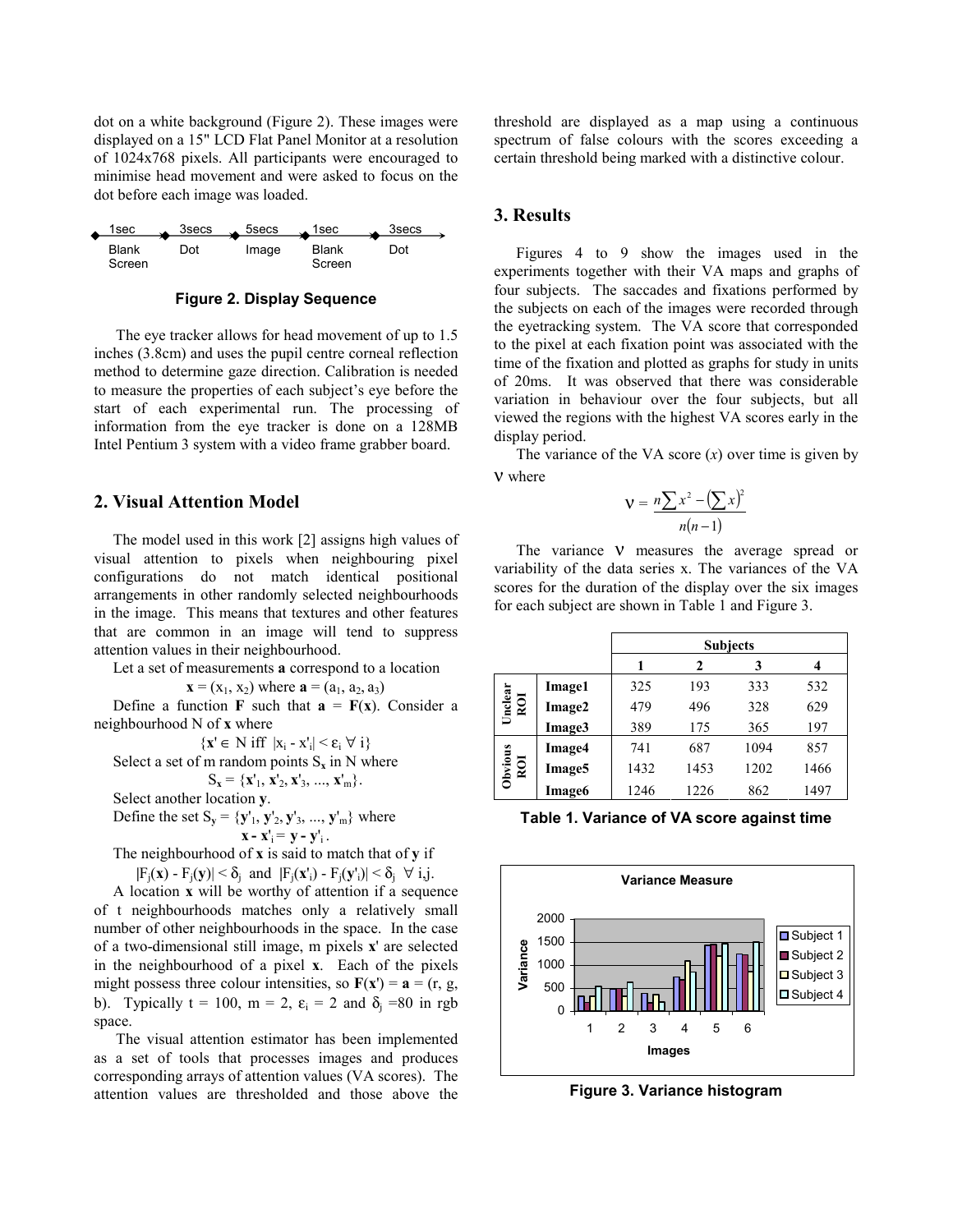### **4. Discussion**

The goal of this study was to explore the relationship gaze behaviour and the Visual Attention model described in determining eye movement patterns over different stages of viewing. Results indicate that regions with high VA scores do attract eye gaze for those images studied. However, it was apparent that individual behaviours varied considerably and it was difficult to identify a pattern over such a small amount of data. Nevertheless the results did show that there was a higher variance in VA score over time on images with obvious ROIs due to gaze patterns shifting between areas of high visual attention and the background. This would seem reasonable in view of a natural inclination to make rapid visual comparisons between anomalous material and a relatively predictable background.

Privitera and Stark [3] evaluated 10 different algorithms for detecting regions of interest by comparing output of such algorithms to eye tracking data. They concluded that it was unreasonable to expect an algorithm to be able to predict the location of every region of interest. The framework employed in this work allows for further exploration of gaze behaviour and validation of attention models, hence leading to improved algorithmic detection of regions of interests.

During the experiment, some participants reported that eye blinking and blur (due to continuous screen-stare) were unavoidable. Hence, the eye tracking data for blinking, and off-image gaze points were discarded in the analysis.

### **5. Conclusions**

A substantial part of the gaze of the participants during the first two seconds of exposure is directed at areas of high visual attention as estimated by the model. Many of the saccades for several participants are characterised by frequent movements to and from the areas of high visual attention, which is shown by high variances for images containing salient material. Several participants dwell on the subject areas for longer periods of time but still periodically scan background material. More work is necessary to obtain statistical significance across more images and participants.

The subjects were not given specific tasks when viewing the images in these experiments and this may have introduced some confounding influences. Future work will be focussed on specific retrieval tasks, which should reduce inter-subject variability and at the same time explore new interfaces for content-based image retrieval.

### **6. Acknowledgements**

The authors acknowledge the support of BT Exact Technologies, SIRA and the Engineering and Physical Sciences Research Council in this work.

# **7. References**

[1] O.K. Oyekoya and F.W.M. Stentiford, "Exploring the Significance of Visual Attention by Eye Tracking", *Proceedings of the London Communications Symposium 2003*, UCL, London, 8-9 Sept, pp. 149-152.

[2] F.W.M. Stentiford, "An estimator for visual attention through competitive novelty with application to image compression," *Picture Coding Symposium*, Seoul, 24-27 April, 2001.

[3] C.M. Privitera, L. W. Stark, "Algorithms for Defining Visual Regions of Interest: Comparison with Eye Fixations," *IEEE Transactions On Pattern Analysis and Machine Intelligence*, September 2000, Vol. 22, No 9, pp 970-982.

[4] A. Jaimes, J.B. Pelz, T. Grabowski, J. Babcock, and S.-F. Chang, "Using Human Observers' Eye Movements in Automatic Image Classifiers", *Proceedings of SPIE Human Vision and Electronic Imaging VI*, San Jose, CA, 2001.

[5] D. Parkhurst, K. Law, and E. Neibur, "Modelling the role of salience in the allocation of overt visual attention," *Vision Research*, vol. 42, pp. 107-123, 2002.

[6] M. Pomplun & H. Ritter, "A three-level model of comparative visual search," In M. Hahn & S. C. Stoness, (Eds.), Proceedings of the Twenty First Annual Conference of the Cognitive Science Society, 543-548, 1999.

[7] D.J. Ward and D.J.C. MacKay, "Fast hands-free writing by gaze direction", Nature 418 pp 838, Aug. 22 2002.

[8] F. Corno, L. Farinetti and I. Signorile, "A cost effective solution for eye-gaze assistive technology," 2002 IEEE Int Conf. on Multimedia and Expo, August 26-29, Lausanne, 2002.

[9] T. Numajiri, A. Nakamura, and Y. Kuno, "Speed browser controlled by eye movements," 2002 IEEE Int Conf. on Multimedia and Expo, August 26-29, Lausanne, 2002.

[10] J.P. Hansen, A.W. Anderson, and P. Roed, "Eye gaze control of multimedia systems," Symbiosis of Human and Artifact (Y. Anzai, K. Ogawa, and H. Mori (eds), Vol 20A, Elsevier Science, pp 37-42, 1995.

[11] G. Marmitt, A.T. Duchowski, "Modeling Visual Attention in VR: Measuring the Accuracy of Predicted Scanpaths", EuroGraphics 2002 (Short Presentations), September 2-6, 2002, Saarbrucken, Germany.